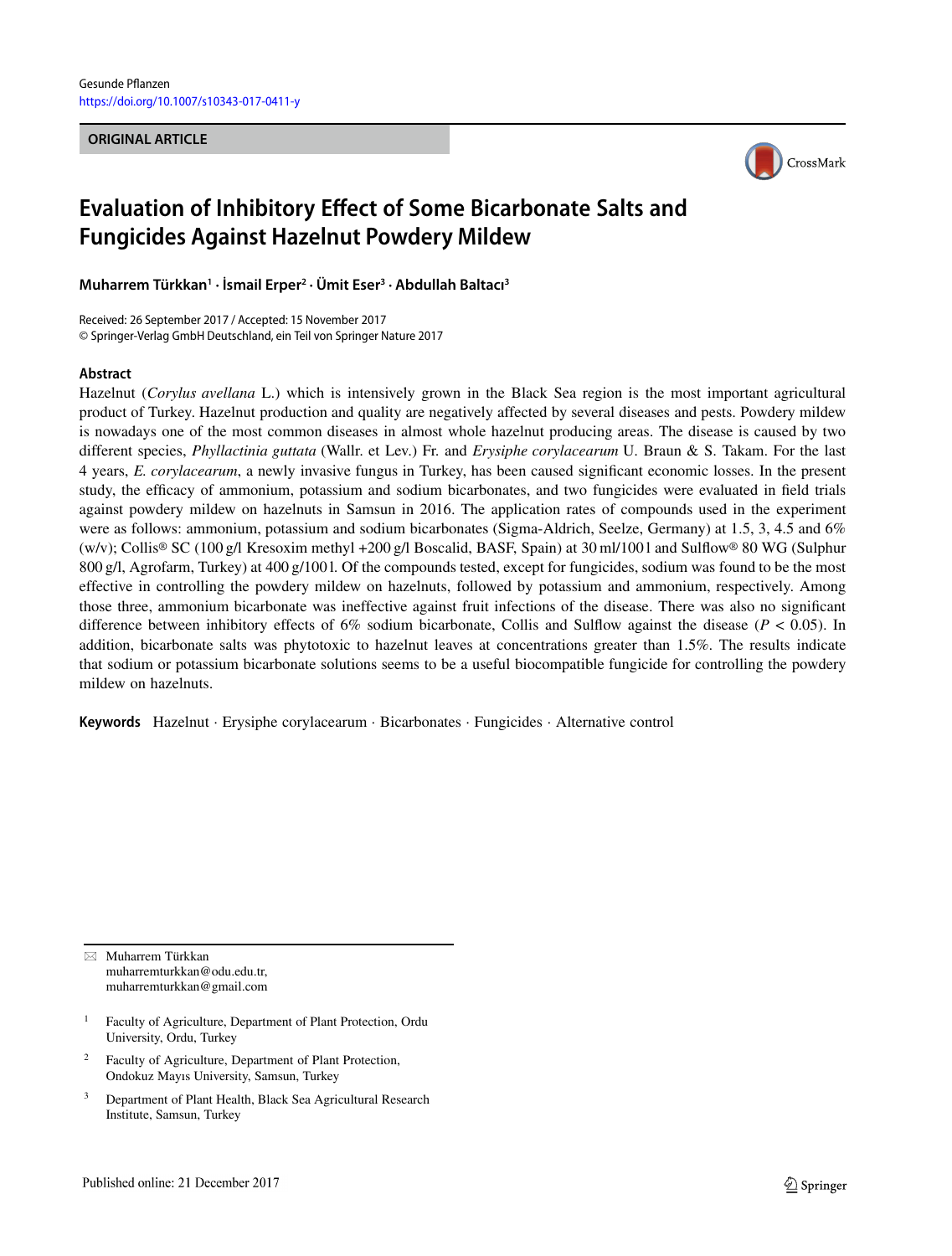# **Bewertung der hemmenden Wirkung einiger Carbonate und Fungizide gegen den Echten Mehltau der Haselnuss**

#### **Zusammenfassung**

Die Haselnuss (*Corylus avellana* L.) wird in der Mittelmeerregion intensiv angebaut und ist das wichtigste landwirtschaftliche Produkt der Türkei. Die Produktion und Qualität der Haselnüsse können von verschiedenen Krankheiten und Schädlingen negativ beeinflusst werden. Echter Mehltau ist heute eine der häufigsten Krankheiten in fast allen Haselnuss-Anbaugebieten. Die Krankheit wird von zwei verschiedenen Arten ausgelöst, *Phyllactinia guttata* (Wallr. et Lev.) Fr. und *Erysiphe corylacearum* U. Braun & S. Takam. In den letzten vier Jahren hat ein neuer invasiver Pilz, *E. corylacearum*, in der Türkei zu bedeutenden wirtschaftlichen Verlusten geführt. In der vorliegenden Studie wurde 2016 in Samsun die Wirksamkeit von Ammonium-, Kalium- und Natriumbicarbonat sowie zweier Fungizide in Feldversuchen zur Behandlung von Echtem Mehltau bei Haselnüssen beurteilt. Die Ausbringungsraten der im Versuch verwendeten Verbindungen waren wie folgt: Ammonium-, Kalium- und Natriumbicarbonate (Sigma-Aldrich, Seelze, Deutschland) zu je 1,5 %, 3 %, 4,5 % und 6 % (w/v); Collis<sup>®</sup> SC (100 g/l Kresoxim-Methyl + 200 g/l Boscalid, BASF, Spanien) zu je 30 ml/1001 und Sulflow® 80 WG (Schwefel 800 g/l, Agrofarm, Türkei) zu 400 g/100 l. Abgesehen von den Fungiziden zeigte sich Natriumbicarbonat bei den getesteten Verbindungen als effektivste Bekämpfung des Echten Mehltaus bei Haselnüssen, danach Kalium- und Ammoniumbicarbonat in dieser Reihenfolge. Bei den Bicarbonaten war Ammoniumbicarbonat gegen Fruchtinfektionen der Krankheit wirkungslos. Es konnte auch kein signifikanter Unterschied zwischen der inhibitorischen Wirkung von 6 % Natriumbicarbonat, Collis und Sulflow gegen die Krankheit festgestellt werden (*P* < 0,05). Zusätzlich waren Bicarbonatsalze in einer Konzentration von mehr als 1,5 % phytotoxisch für das Haselnusslaub. Die Ergebnisse zeigen, dass Natriumoder Kaliumbicarbonat-Lösungen als biokompatible Fungizide zur Bekämpfung von Echtem Mehltau an Haselnüssen eingesetzt werden können.

**Schlüsselwörter** Haselnuss · Erysiphe corylacearum · Bicarbonate · Fungizide · Alternativer Pflanzenschutz

# **Introduction**

Turkey is the biggest producer of hazelnuts in the world with a 77% of total production. Italy and USA follow Turkey with 13% and 5%, respectively (Köksal [2000\)](#page-4-0). The hazelnut is mostly harvested for commercial purposes in the Black Sea region in Turkey in an area covering approximately 705,000 hectares (Köksal [2000;](#page-4-0) TUIK [2016\)](#page-5-0). In regions where hazelnut are grown in the World, hazelnut production is negatively affected by many fungal pathogens. Among the most common fungal pathogens, *Armillaria mellea, Cytospora* sp., *Anisogramma anomola, Nectria* sp., *Phytophthora* sp., *Roselllinia necatrix, Phymatotrichopsis omnivora, Erysiphe corylacearum, Phylactinia guttata, Cryptosporiopsis tarraconensis, Pucciniastrum coryli, Gloeosporium coryli, Nematospora coryli, Monilia* spp., *Botrytis* spp., *Alternaria* spp., *Ramularia* sp. and *Pestolatiopsis* spp. have been associated with pathogenic degradation of phylloplane and rhizoplane of hazelnut plants (Snare [2006\)](#page-5-1). *Armillaria mellea, Nectria galligena, Rosellinia necatrix, Phyllactinia guttata, Monilia coryli, Pestolatiopsis guepeni, Phomopsis* sp., *Fusarium* sp., *Epicoccum* sp., *Alternaria raphani* have been reported in Turkey (Bremer [1948;](#page-4-1) Yürüt and Erkal [1994;](#page-5-2) Toros and Hancıoğlu [1997;](#page-5-3) Karaca and Erper [2001;](#page-4-2) Erper et al. [2012\)](#page-4-3). Recently, *Erysiphe corylacearum* has also been reported in Ordu, Giresun and Trabzon provinces in the Black Sea Region

of Turkey where hazelnut is widely cultivated (Sezer et al. [2017\)](#page-5-4). For the last 4 years, fungus is the most important disease in almost whole hazelnut producing areas and has been caused significant economic losses. Fungus causes infection in leaves, fruit clusters and shoots of hazelnuts. It first appears under hazelnut leaves as small, white areas. Later, mycelia cover all leaf surface and among them small, roundish, yellow to black chasmothecia form. Similar symptoms are also observed in fruit clusters. Infected leaves and fruit clusters loose their green color, become brown and prematurally drop. Some agronomic practices have been used to control powdery mildew, including the use of cultural treatments, for example removal of infected leaves from field and reduction of plant intensity in field; biological control including mycoparazitic fungi: *Ampelomyces quisqualis, Verticillium lecannii* and *Paecilomyces fumosoroseus* and chemical treatments including sulfur and some (sterol biosynthesis inhibitors) fungicides (Sundheim [1982;](#page-5-5) Pasini et al. [1997;](#page-4-4) Reuveni et al. [1998;](#page-5-6) Kavková et al. [2007\)](#page-4-5). However, the extensive and prolonged use of the fungicides has resulted in the development of resistance in fungal diseases. The residual effects on the crop and environmental pollution are other problems associated with the use of the fungicides. In recently, the use of natural compounds, such as oils, salts, soluble silicon and plant extracts either alone or in combination with other control methods, appears to represent one of the best alternatives to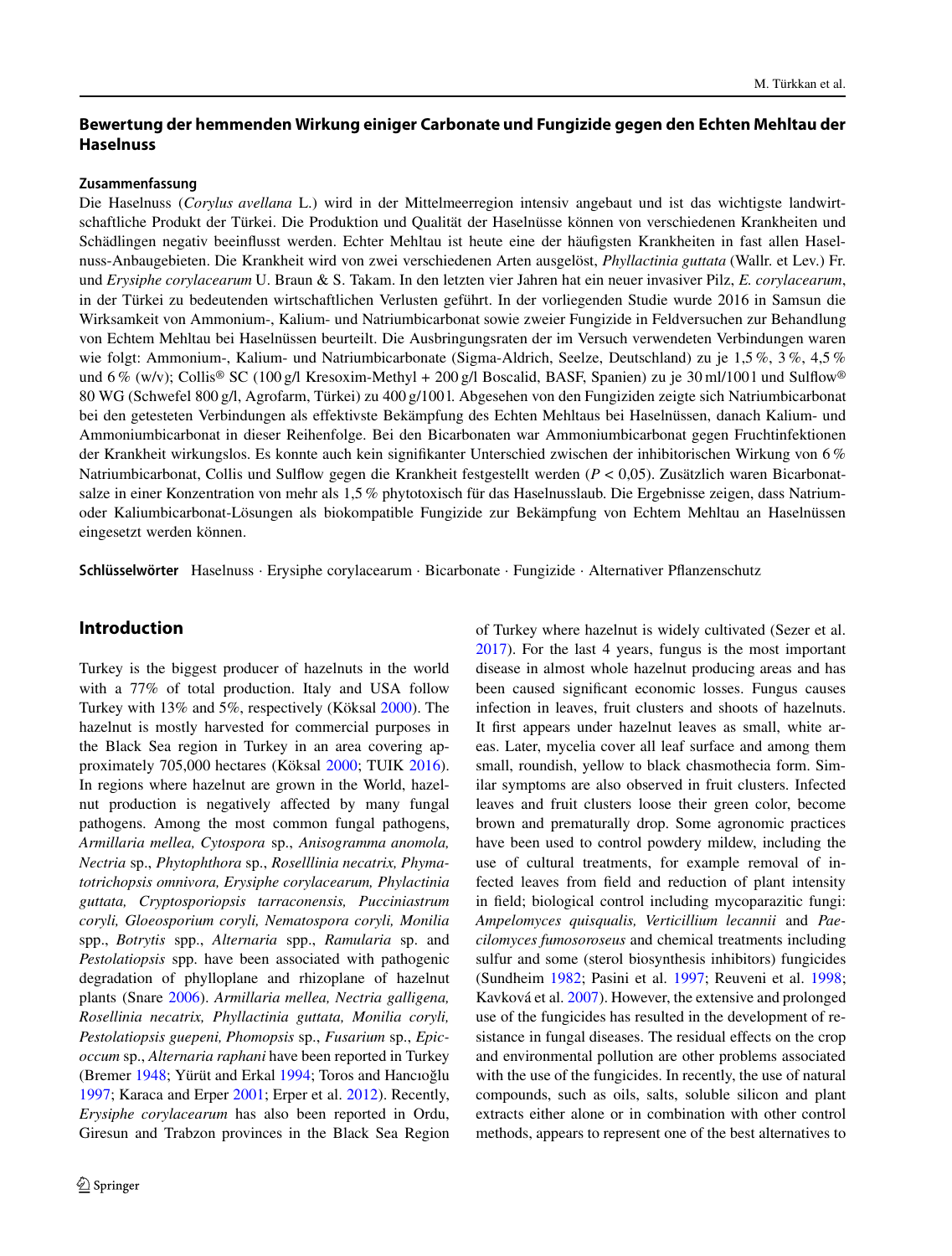| Compounds                | Concentrations $(\% , w/v)$ | Disease severity |             |               |             | Phytotoxicity             |  |
|--------------------------|-----------------------------|------------------|-------------|---------------|-------------|---------------------------|--|
|                          |                             | Leaves           |             | Fruit cluster |             |                           |  |
| Ammonium<br>bicarbonate  | 1.5                         | 2.93             | $ab^a$      | 2.33          | ab          | $\mathbf{-}^{\mathbf{b}}$ |  |
|                          | 3.0                         | 2.40             | bcd         | 2.60          | ab          | $\ddot{}$                 |  |
|                          | 4.5                         | 1.95             | cd          | 2.00          | ab          | $\ddot{}$                 |  |
|                          | 6.0                         | 2.48             | bc          | 2.43          | ab          | $\ddot{}$                 |  |
| Potassium<br>bicarbonate | 1.5                         | 3.05             | ab          | 2.67          | ab          | -                         |  |
|                          | 3.0                         | 2.18             | bcd         | 1.67          | abc         | $\ddot{}$                 |  |
|                          | 4.5                         | 1.53             | d           | 1.67          | abc         | $\ddot{}$                 |  |
|                          | 6.0                         | 1.83             | cd          | 1.57          | bc          | $\ddot{}$                 |  |
| Sodium bicarbonate       | 1.5                         | 1.80             | cd          | 2.00          | ab          | -                         |  |
|                          | 3.0                         | 0.95             | e           | 2.50          | ab          | $\ddot{}$                 |  |
|                          | 4.5                         | 0.90             | e           | 1.38          | bc          | $\ddot{}$                 |  |
|                          | 6.0                         | 0.45             | $\mathbf f$ | 1.00          | bc          | $\ddot{}$                 |  |
| Collis                   | 30 ml/1001                  | 0.40             | $\mathbf f$ | 0.71          | $\mathbf c$ |                           |  |
| Sulphur                  | 400 ml/1001                 | 0.43             | f           | 0.71          | $\mathbf c$ |                           |  |
| Control                  |                             | 3.68             | a           | 3.57          | a           |                           |  |

<span id="page-2-0"></span>**Table 1** Effect of treatment with bicarbonate salts and some fungicides on powdery mildew severity in hazelnut

 $A$ Means in each column followed by the same letter are not significant different according to the Tukey HSD ( $P < 0.05$ )

 $b$ <sup>-</sup> = no phytotoxicity, + = phytotoxicity

synthetic fungicides for powdery mildews (Ziv and Zitter [1992;](#page-5-7) Reuveni et al. [1994;](#page-5-8) Pasini et al. [1997;](#page-4-4) Mcgrath and Shishkoff [1999;](#page-4-6) Yıldırım and Dardeniz [2010\)](#page-5-9). Salts are generally recognized as safe (GRAS) by the United States Food and Drug Administration (FDA [2017\)](#page-4-7). They have low mammalian toxicity, have been widely used in the food industry as preservatives, pH regulators and antimicrobial agents (Olivier et al. [1998\)](#page-4-8), and their antifungal effects have been demonstrated on many pathogens. Bicarbonate and carbonate salts of ammonium, sodium and potassium have been shown to inhibit fungal pathogens of fruits, field crops, vegetables and ornamentals (DePasquale et al. [1990;](#page-4-9) Ziv and Zitter [1992;](#page-5-7) Punja and Gaye [1993;](#page-5-10) Palmer et al. [1997;](#page-4-10) Campanella et al. [2002;](#page-4-11) Yıldırım et al. [2002;](#page-5-11) Arslan et al. [2006,](#page-4-12) [2013;](#page-4-13) Ilhan et al. [2006;](#page-4-14) Jamar et al. [2007;](#page-4-15) Latifa et al. [2011\)](#page-4-16).

The aim of this study was to evaluate the efficacy of bicarbonate salts of ammonium, potassium and sodium, and two fungicides in controlling *Erysiphe corylacearum*, the causal agent of powdery mildew in hazelnut.

# **Material and Methods**

## **Chemicals**

Bicarbonate salts of ammonium, potassium and sodium used in this study were purchased from Sigma-Aldrich (Sigma-Aldrich, Seelze, Germany), Collis ® SC (100 g/l Kresoxim methyl + 200 g/l Boscalid) and Sulflow® 80 WG (Sulphur 800 g/l) were purchased from BASF (Spain) and Agrofarm Turkish chemical Industry (Turkey), respectively.

#### **Experiment**

Experiment was conducted with the target to determine the efficacies of test chemicals in a spray programme against powdery mildew. The experiments were performed in a hazelnut garden in Çarşamba (Samsun, Turkey), where the powdery mildew disease appeared intensely, in 2016.

The treatment programmes including bicarbonate salts and two fungicides were applied at 15-day intervals from the stage of young fruits in the fruit clusters to 3 weeks until hazelnut harvest. Test chemicals were sprayed with a knapsack sprayer.

The disease evaluations on leaves and fruit cluster were made 15 days after the last application. Leaf and fuit cluster infections were evaluated based on the scale of 0–4, on 120 leaves for each replication; where:  $0 = no$  colony on the leaf or fuit cluster;  $1 = 1 - 10\%$  colonies per leaf or fruit cluster;  $2 = 11 - 30\%$  colonies per leaf or fuit cluster;  $3 =$ 31–60 colonies per leaf or fuit cluster;  $4 =$  more than % 60 colonies per leaf or fuit cluster (TAGEM [2016\)](#page-5-12).

The phytotoxic effects (nekrosis) of bicarbonate salts on the plant were determined in parallel experiments. Phytotoxic effects was recorded as present or none.

The experiments were established as randomized complete block design with four replications and six plants were used for each variant. The efficacies of the application programmes were evaluated using the Abbott formula.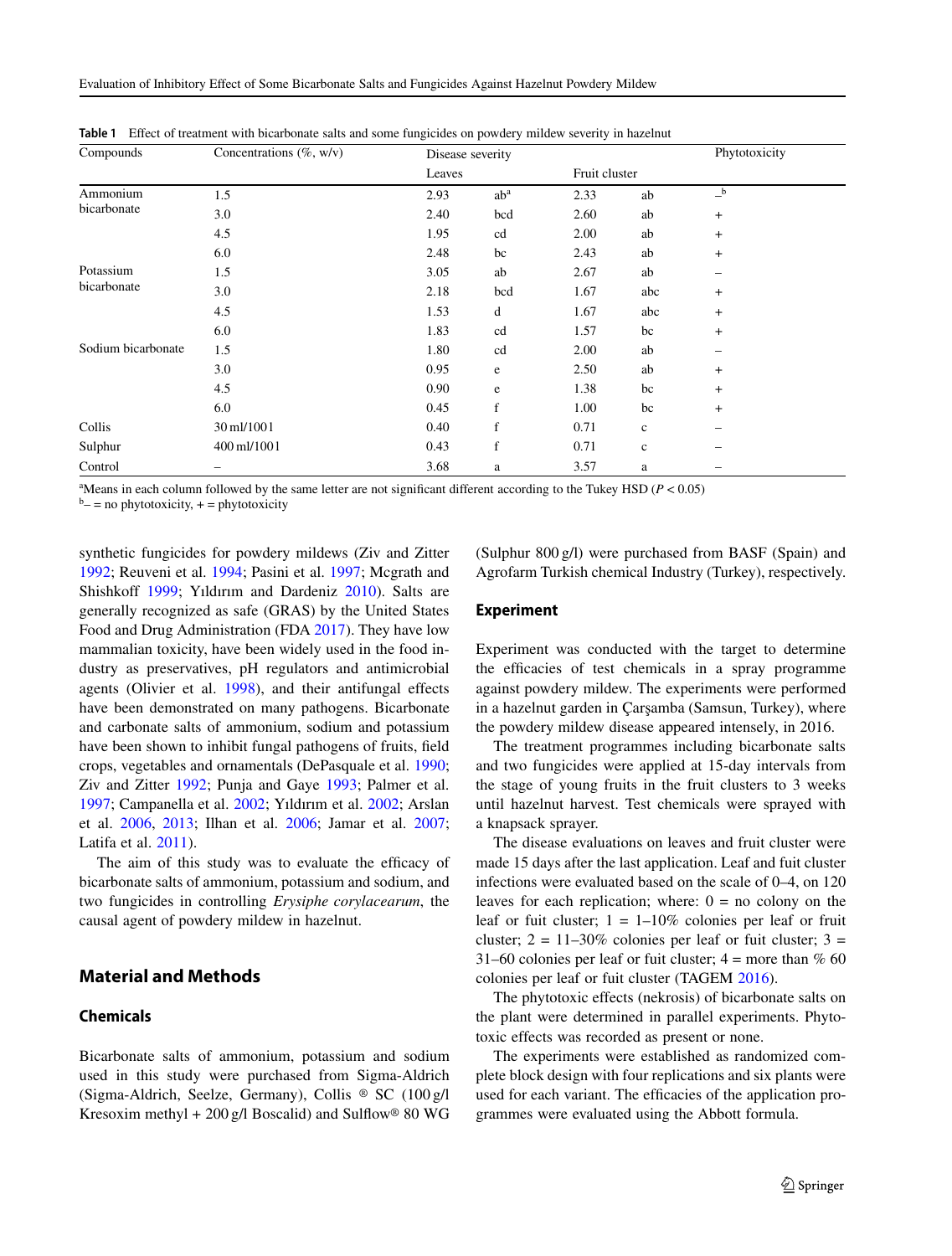

#### <span id="page-3-0"></span>**Fig. 1** Appearance of hazelnuts after application of collis and sodium bicarbonate (above the control plants)

## **Statistical Analysis**

The statistical analysis was performed using the statistical software IBM SPSS (version 22, Property of SPSS, Inc.; IBM Company). Results were separately subjected to one-way analysis of variance (ANOVA), and significant differences between means were determined by using the Tukey—*HSD* test ( $P < 0.05$ ).

## **Result and Discussion**

According to the results obtained from leaf applications in, the most effective protection against *Erysiphe corylacearum,* the causal agent of hazelnut powdery mildew was achieved by the fungicides (Collis and sulphur), followed by sodium bicarbonate, potassium bicarbonate and ammonium bicarbonate, respectively (Table [1\)](#page-2-0). With the exception of 1.5% applications of ammonium bicarbonate and potassium bicarbonate, all other leaf applications reduced development of the powdery mildew fungus on hazelnut leaves. Moreover, sodium bicarbonate was able to reduce the diseases severity of powdery mildew even at the lowest concentration used in the study. There was also no significant difference between inhibitory effects of 6% sodium bicarbonate and these two fungicides against the powdery mildew  $(P < 0.05)$  (Fig. [1\)](#page-3-0). This is in line with Pasini et al. [\(1997\)](#page-4-4), who reported that the efficacy of NaHCO<sub>3</sub> and KH<sub>2</sub>PO<sub>4</sub> against *Sphaeroteca pannosa* var. *rosae* on roses was nearly similar to the efficacy of dodemorf. However, both ammonium bicarbonate and potassium bicarbonate could not able to produce a similar inhibitory effect even at the highest concentration used. Previous studies have also shown bicarbonate salts including sodium and potassium to have the effect of reducing the diseases severity of powdery mildew. Homma et al. [\(1981\)](#page-4-17) found sodium bicarbonate to be inhibitory to powdery mildew on cucumber and green mould on citrus, and the addition of surfactants to improve the effectiveness of sodium bicarbonate against green mould on citrus. Horst et al. [\(1992\)](#page-4-18) showed that rose powdery mildew (*Sphaeroteca pannosa*) and blackspot (*Diplocarpon rosae*) were significantly controlled by weekly sprays of 0.5% (w/v) aqueous solution of either sodium or potassium bicarbonate used alone or with 0.5% or 1.0% (v/v) Sunspray oils. Yıldırım et al. [\(2002\)](#page-5-11) reported that NaHCO<sub>3</sub>/K<sub>2</sub>SiO<sub>3</sub> + sulphur spray program was found more effective (44.7%) against *Uncinula necator* (grapevine powdery mildew) on leaves than other spray programs  $(Na_2SiO_3 + \text{subp}N$ ,  $KH_2PO_4 + \text{subl}$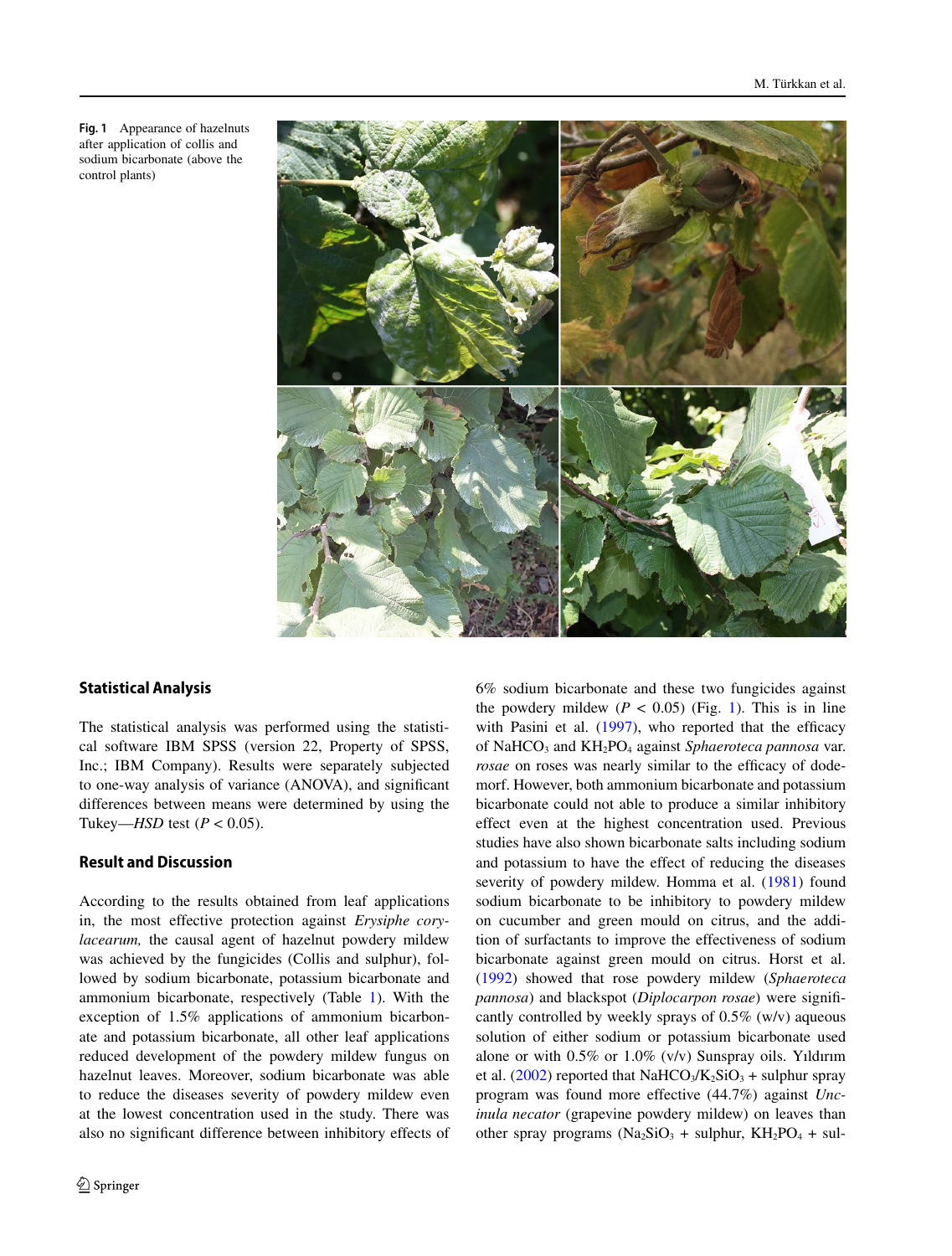phur, KH2PO4/di-1-*p*-menthen, and penconazole/sulphur), during which the disease severity was especially higher. Moreover, they determined that  $NaHCO<sub>3</sub>$  and  $K<sub>2</sub>SiO<sub>3</sub>$  were superior to penconazole and were as effective as sulphur in reducing the spore-bearing ability of the colonies in leaf infection. Jamar et al. [\(2007\)](#page-4-15) determined that a single spray of 0.5 or  $1\%$  (w/v) aqueous solution of sodium or potassium bicarbonate applied on young apple seedlings significantly controlled *Venturia inaequalis* (apple scab) under controlled conditions in greenhouse experiments.

As observed in leaf applications, the fungicides were more effective than bicarbonate salts in controlling powdery mildew on fruit cluster of hazelnut. Sodium bicarbonate prevented fruit infections at a concentration of 4.5%, as did potassium bicarbonate at 6.0%. This finding is similar to that of Ilhan et al.  $(2006)$ , who reported that  $1\%$ sodium bicarbonate significantly reduced disease incidence and severity on leaves and fruit of apple scab. Arslan et al.  $(2013)$  showed that 0.5 and 1% ammonium bicarbonate significantly and consistently reduced apple scab disease incidence and severity on apple (cv. Mutsu) leaves and fruit. Moreover, Palmer et al. [\(1997\)](#page-4-10) determined that other bicarbonates salts, such as ammonium bicarbonate, were more effective than sodium or potassium bicarbonate salts in inhibiting the colony growth of *Botrytis cinerea* (Gray mold) *in vitro*. In the present study, in contrast, no significant difference was observed in its fungicidal activity despite the increased concentration of ammonium bicarbonate. A previous study (Punja and Grogan [1982\)](#page-5-13) indicated that the interaction between salt and environment may have an important role. In addition, the pH of the solutions of salt is probably a very important role in the antimicrobial activity (Corral et al. [1988\)](#page-4-19). This may be one of the reasons of inconsistency among present study and other.

In the present study, except for 1.5% of bicarbonate salts, necrosis in hazelnuts was observed at higher concentrations. These results are consistent with those of previous studies. In phytotoxicity studies using either powdery mildew (*Sphaerotheca fuliginea*)-infected or healthy cucurbit plants, Ziv and Zitter [\(1992\)](#page-5-7) determined that ammonium, potassium and sodium bicarbonates caused beige necrotic spots on leaves at 2% and the higher concentrations (2.5 and 5%).

In conclusion, our results showed that the use of bicarbonate salts to control infections by *E. corylacearum*, the causal agent of powdery mildew on hazelnut, may be a valid alternative to the fungicides. Among the tested bicarbonate salts, sodium bicarbonate was the most effective salts in reducing the disease severity caused by powdery mildew. Among them, sodium and potassium bicarbonate can be used alone in organic growing or in rotation with each other and other safe treatments.

**Conflict of interest** M. Türkkan, İ. Erper, Ü. Eser and A. Baltacı declare that they have no competing interests.

#### **References**

- <span id="page-4-12"></span>Arslan U, Ilhan K, Karabulut OA (2006) Evaluation of food additives and low-toxicity compounds for the control of bean rust and wheat leaf rust. J Phytopathol 154:534–541
- <span id="page-4-13"></span>Arslan U, Ilhan K, Karabulut OA (2013) Evaluation of the use of ammonium bicarbonate and oregano (Origanum vulgare ssp hirtum) extract on the control of apple scab. J Phytopathol 161(6):382–388
- <span id="page-4-1"></span>Bremer H (1948) Türkiye Fitopatolojisi. Cilt II Özel Bölüm, Kısım:1. Güney Matbaacılık ve Gazetecilik T.A.O., Ankara
- <span id="page-4-19"></span><span id="page-4-11"></span>Campanella V, Ippolito A, Nigro F (2002) Activity of calcium salts in controlling Phytophthora root rot of citrus. Crop Prot 21:751–756
- <span id="page-4-9"></span>Corral LG, Post LS, Montville TJ (1988) Antimicrobial activity of sodium bicarbonate. J Food Sci 53:981–982
- DePasquale DA, El-Nabarawy A, Rosen JD, Montville TJ (1990) Ammonium bicarbonate inhibition of mycotoxigenic fungi and spoilage yeasts. J Food Prot 4:282–350
- <span id="page-4-3"></span>Erper İ, Türkkan M, Karaca GH, Kılıç G (2012) New Hosts for Phyllactinia guttata in the Black Sea Region of Turkey. Scand J For Res 27(5):432–437
- <span id="page-4-7"></span>FDA (2017) [http://www.fda.gov/IngredientsPackaging.](http://www.fda.gov/IngredientsPackaging) Accessed 1 Jan 2017
- <span id="page-4-17"></span>Homma Y, Arimoto Y, Misato T (1981) Studies on the control of plant disease by sodium bicarbonate formulation (Part 2). Effect of sodium bicarbonate on each growth stage of cucumber powdery mildew fungus (Sphaerotheca fuliginea) in its life cycle. J Pestic Sci 6:201–209
- <span id="page-4-18"></span>Horst RK, Kawamoto SO, Porter LL (1992) Effect of sodium bicarbonate and oils on the control of powdery mildew and black spot of roses. Plant Dis 76:247–251
- <span id="page-4-14"></span>Ilhan K, Arslan U, Karabulut OA (2006) The effect of sodium bicarbonate alone or in combination with a reduced dose of tebuconazole on the control of apple scab. Crop Prot 25:963–967
- <span id="page-4-15"></span>Jamar L, Lefrancq B, Lateur M (2007) Control of apple scab (Venturia inaequalis) with bicarbonate salts under controlled environment. J Plant Dis Prot 114(5):221–227
- <span id="page-4-2"></span>Karaca G, Erper İ (2001) First Report of Pestalotiopsis guepinii causing twig blight on hazelnut and walnut in Turkey. Plant Pathology 50:415
- <span id="page-4-5"></span>Kavková M, Čurn V, Kubátová B, Desprez-Loustau ML, Dutech C, Marcais B (2007) Oak powdery mildew (Mıcrosphaera Alphitoides): biology, epidemiology and potential control in europe. Commun Inst For Bohemicae 23:73–81
- <span id="page-4-0"></span>Köksal I (2000) Inventory of hazelnut research. [http://www.fao.org/](http://www.fao.org/docrep/003/x4484e/x4484e00.htm) [docrep/003/x4484e/x4484e00.htm.](http://www.fao.org/docrep/003/x4484e/x4484e00.htm) Accessed 5 May 2017
- <span id="page-4-16"></span>Latifa A, Idriss T, Hassan B, Amine SM, El Hassane B, Abdellah ABA (2011) Effects of organic acids and salts on the development of Penicillium italicum: the causal agent of citrus blue mold. Plant Pathol J 10:99–107
- <span id="page-4-6"></span>Mcgrath MT, Shishkoff N (1999) Evaluation of biocompatible products for managing cucurbit powdery mildew. Crop Prot 18:471– 478
- <span id="page-4-8"></span>Olivier C, Halseth DE, Mizubuti ESG, Loria R (1998) Postharvest application of organic and inorganic salts for suppression of silver scurf on potato tubers. Plant Dis 82:213–217
- <span id="page-4-10"></span>Palmer CL, Horst RK, Langhans RW (1997) Use of bicarbonates to inhibit in vitro colony growth of Botrytis cinerea. Plant Dis 81:1432–1438
- <span id="page-4-4"></span>Pasini C, D'Aquila F, Curir P, Guliino ML (1997) Effectiveness of antifungal compounds against rose powdery mildew (Sphaerotheca pannosa var. rosae) in glasshouses. Crop Prot 16(3):251–256